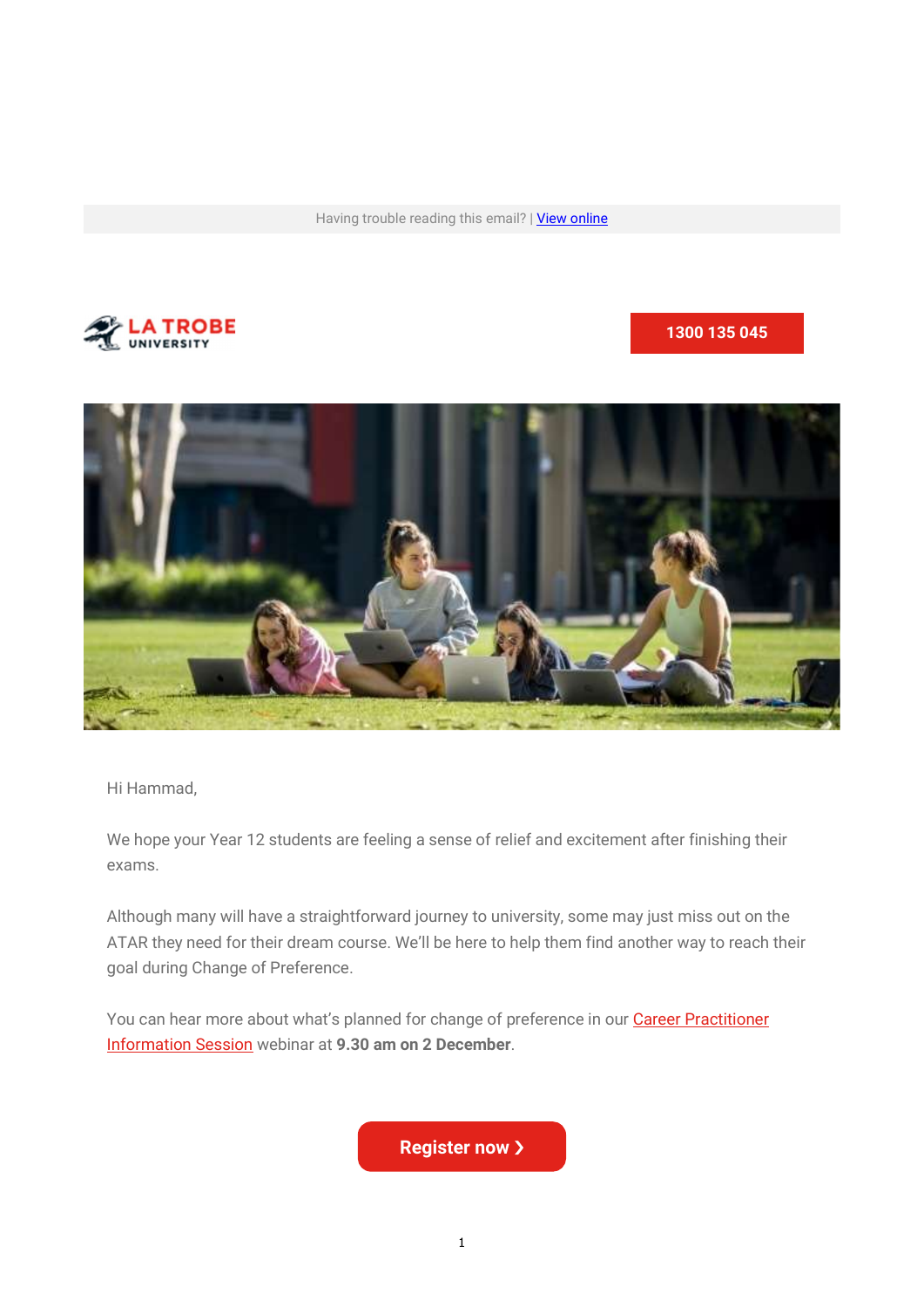# Pathway webinars

Students can hear about the pathways for our most competitive courses – covering options for scored VCE, unscored VCE and VCAL. These webinars are the best place for students to find help and ask questions.

The schedule below runs on both Thursday 16 December and Friday 17 December and will be made available on-demand.



10 am – 10.30 am

- Pathways to education and arts
- Pathways to nursing, midwifery and paramedicine
- **Applying for Aspire** second chance



#### 11.30 am – 12 pm

- Pathways to science and pharmacy
- Pathways to commerce and business
- Pathways to allied health and psychology



#### 1 pm – 1.30 pm

- Pathways to engineering, IT and computer science
- Pathways to law
- Pathways to dental science and biomedical science (medical)

Book now  $\lambda$ 

### Prepare Accelerate – summer pathway program

Over summer, we'll be running a special version of our Prepare program, called Prepare Accelerate. If a student undertook VCE/HSC unscored, or didn't get the ATAR they were aiming for, Prepare Accelerate is here to get them back on track to start uni in Semester 1, 2022.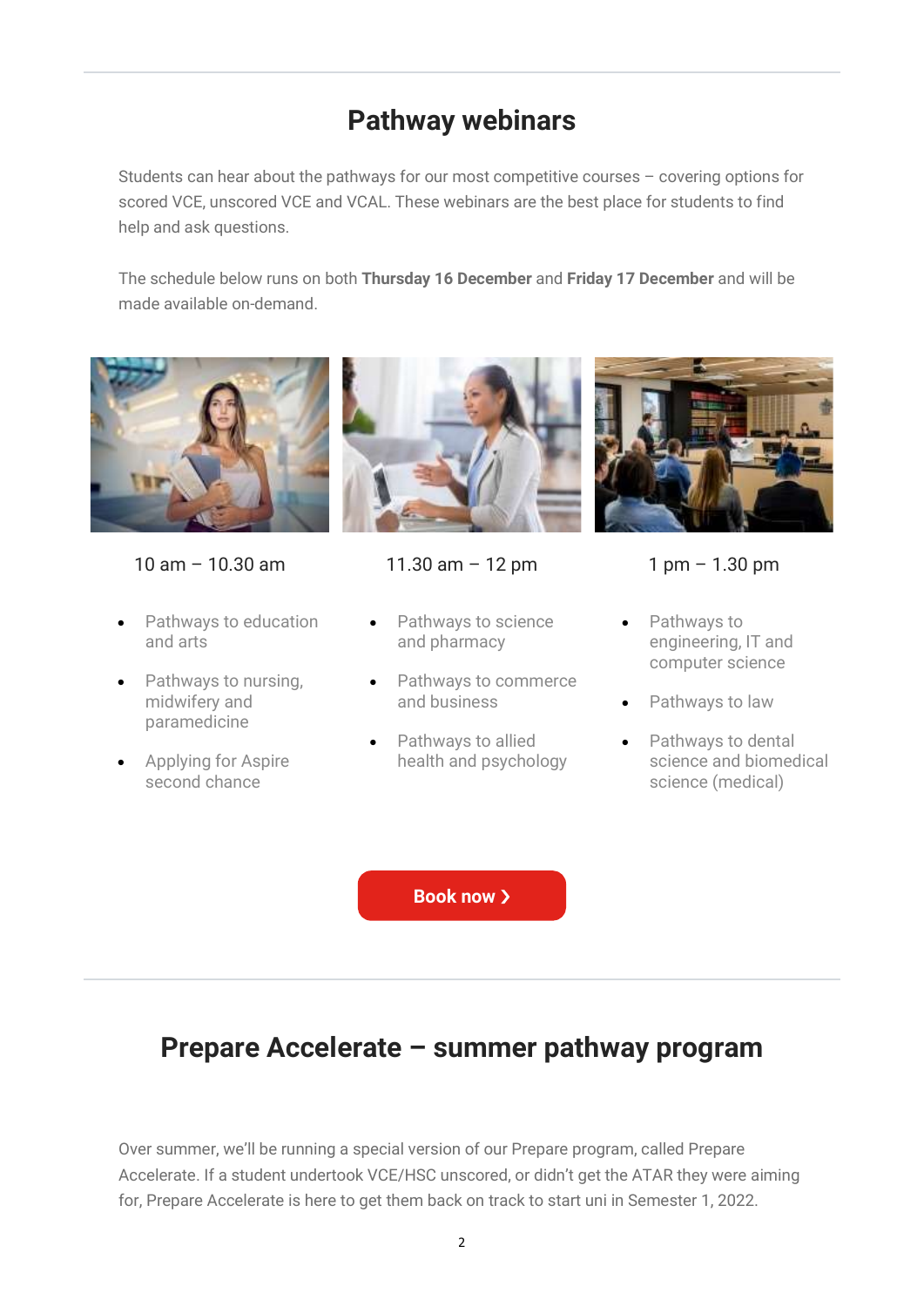Students complete 3 micro subjects from 3 January to 15 February, taught entirely free and online in a supportive environment. We'll use their average grade to calculate a La Trobe Entrance Score for admission to our Diploma and Bachelor courses.

Find out more >

# Extended contact hours

Our future student contact centre will have extended hours to answer any questions you or your students may have. To speak with us, call 1300 135 045, live chat, email or book a one-onone consultation.

- Thursday 16 December | 7 am 5 pm
- Friday 17 December | 7 am–5 pm
- Saturday 18 December | 10 am–4 pm
- Sunday 19 December | 10 am–2 pm
- Monday 20 December | 8 am–5 pm
- Tuesday 21 December | 9 am–5 pm
- Wednesday 22 December | 9am–5 pm

Our contact centre will be closed between Thursday 23 December to Tuesday 28 December and Saturday 1 January to Monday 3 January. Our contact hours during the University shutdown period are as follows:

- Wednesday 29 December | 11 am–3 pm
- Thursday 30 December | 11 am-3 pm
- Friday 31 December | 11 am–3 pm

From Tuesday 4 January, our standard 9 am–5 pm contact hours will return.

Contact us  $\lambda$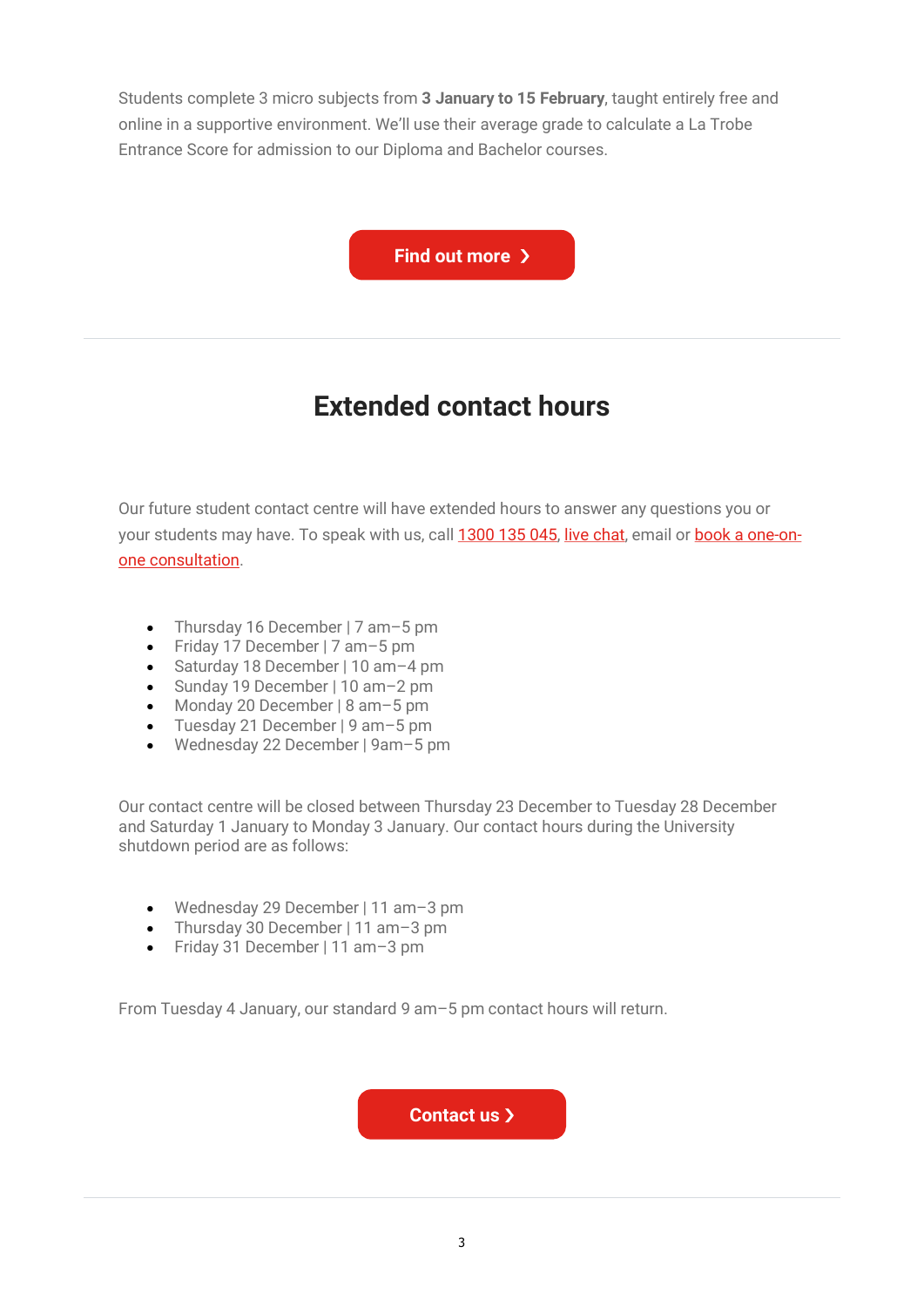## Limited spots still available on campus tours



Bendigo Campus Talk & Tours > Monday 22 November – Friday 26 November



Albury-Wodonga Campus Talk & Tours > Monday 6 December – Thursday 9 December



Melbourne Campus Tours >

Monday 6 December – Thursday 9 December



Carlton College of Sport Open Day >

Wednesday 1 December

Please be aware that due to current government public health restrictions relating to events and gatherings, all visitors must be fully vaccinated in order to come to a La Trobe University campus. For more information on how to make an appointment for a vaccination at a state government vaccination centre please visit https://www.coronavirus.vic.gov.au/book-your-vaccine-appointment

All visitors will be required to scan in to University venues using the Service Victoria App or show an alternative method of evidence to demonstrate vaccination status. La Trobe reserves the right to refuse entry to any visitor who is not able to comply with these conditions of entry.